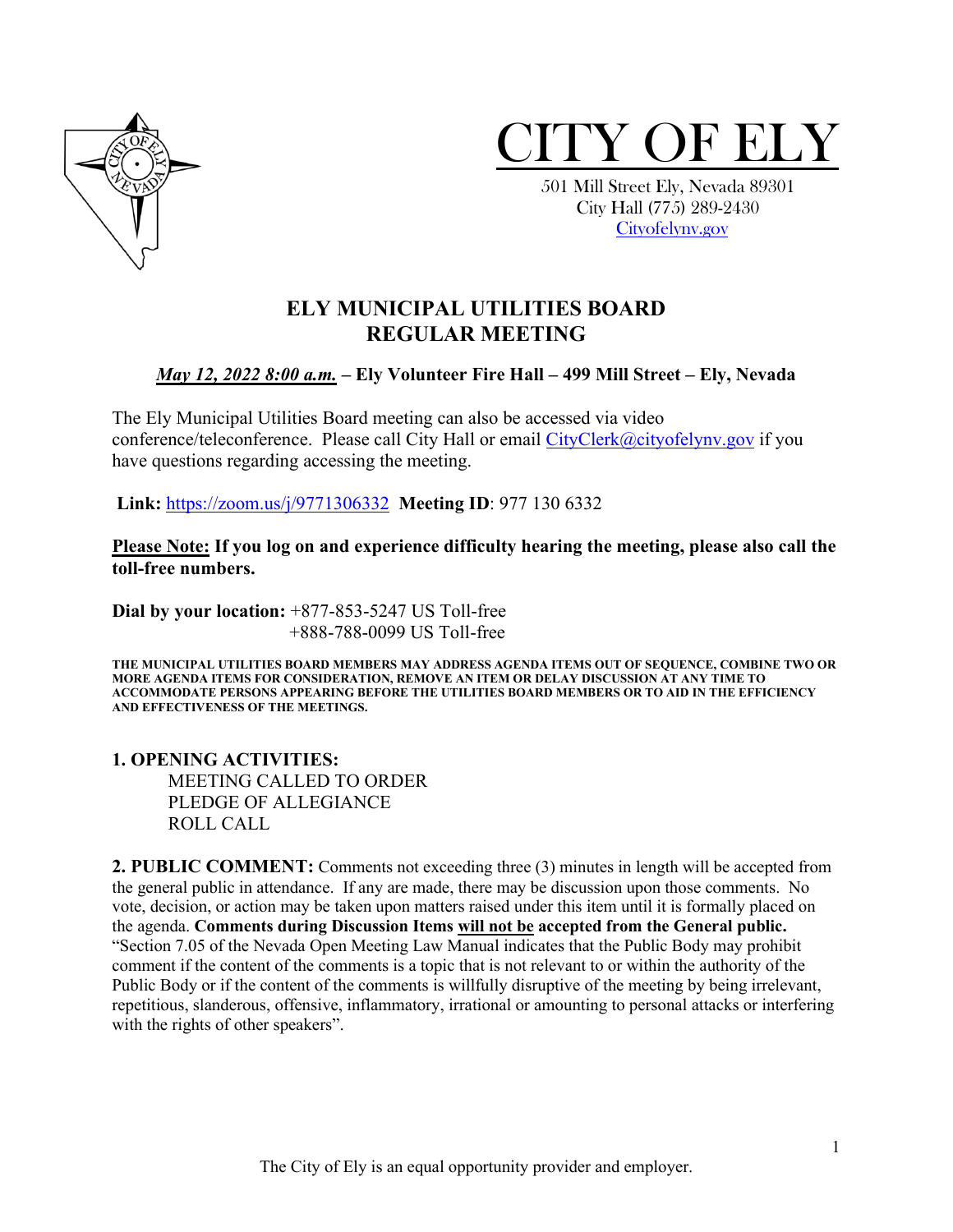## **3. ITEMS FOR DISCUSSION/POSSIBLE ACTION OF THE UTILITY BOARD.**

**A. CONSENT AGENDA** (These items may be approved in one motion by the Board as its first action of business under For Discussion/Possible Action items.) Approval of the Consent Agenda approves each of these items. Board Members may remove any item from the Consent Agenda by notifying the Board Chair.

**MOTION:** Move to approve the Consent Agenda item 3A-1 Minutes.

Moved by: \_\_\_\_\_\_\_\_\_\_\_ Second by: \_\_\_\_\_\_\_\_\_\_\_\_\_\_\_ Vote: \_\_\_\_\_\_\_\_\_\_\_\_\_\_\_\_\_

1. Discussion/For Possible Action –Minutes.

• [April 14, 2022](https://www.cityofelynv.gov/pdf/UtilityBoard2022/5-12-22/ub4-14-22meeting.pdf)  **PUBLIC COMMENT**

#### **B. OLD BUSINESS**

1. Board Members – *Robinson Nevada Mining Company* (RNMC) representative – Discussion only – Update to the Utility Board on the *Robinson Nevada* Development, Ruth Pit Development and water mitigation efforts within the City of Ely. **PUBLIC COMMENT**

#### **C. NEW BUSINESS**

- 1. Councilman Carson Discussion/For Possible Action Recommendation to approve waiver of commercial fees to deposit metal at City Landfill May 15, 2022 thru May 31, 2022 to encourage commercial property owners to clean up their property. **PUBLIC COMMENT**
- 2. Board Members City Clerk Lee– [Discussion/For Possible Action](https://www.cityofelynv.gov/pdf/UtilityBoard2022/5-12-22/utilityacctpenaltywaiver.pdf)  Recommendation to remove past due utility fee penalties up to the amount of \$6,671.79 from 8400 North SR 892, Ely, Nevada at the request of property owner, Donald and Sandra Garrett. **PUBLIC COMMENT**
- 3. Council Members City Attorney Cahoon – [Discussion/For Possible Action](https://www.cityofelynv.gov/pdf/UtilityBoard2022/5-12-22/BlissCoombsNoyesGeorgetownLeaseDraft.pdf)  Recommendation to approve Joint Development and Beneficial Use Agreement between the City of Ely and Cody Bliss, Cody Coombs and Ben Noyes for the 18.83-acre Georgetown Ranch section **PUBLIC COMMENT**

### **4. CITY DEPARTMENT REPORTS**

- **BOARD MEMBERS**
- **COUNCILMAN CARSON**
- **[CITY PUBLIC WORKS SUPERVISOR](https://www.cityofelynv.gov/pdf/UtilityBoard2022/5-12-22/PublicworksApril22report.pdf)**
- **[CITY WATER OPERATOR](https://www.cityofelynv.gov/pdf/UtilityBoard2022/5-12-22/wateroperatorreportapril22.pdf)**
- **[CITY WATER/SEWER](https://www.cityofelynv.gov/pdf/UtilityBoard2022/5-12-22/water-seweraprilreport22.pdf) LEADMAN**
- **[CITY LANDFILL LEADMAN](https://www.cityofelynv.gov/pdf/UtilityBoard2022/5-12-22/landfillapril22report.pdf)**
- **CITY CLERK**